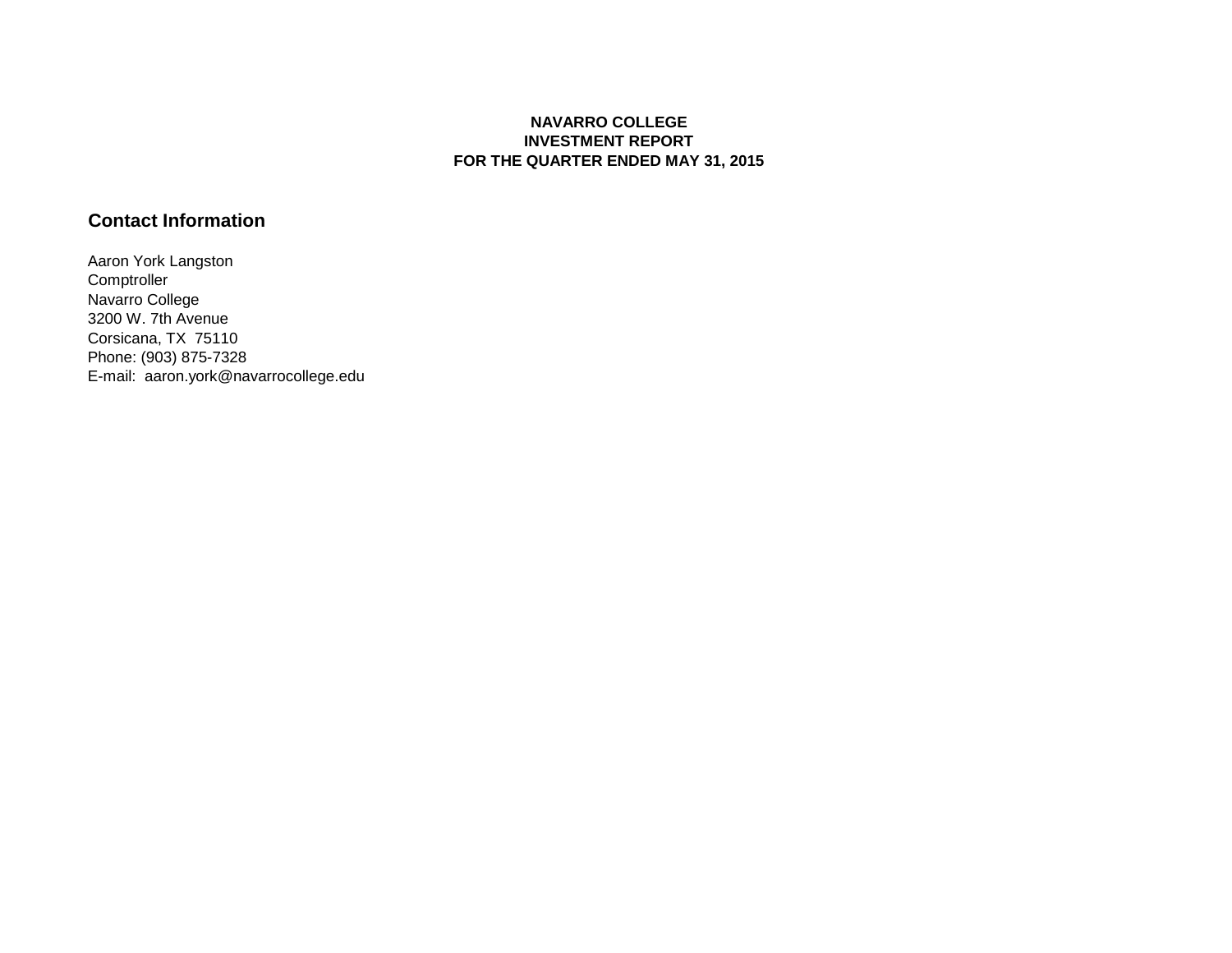#### **NAVARRO COLLEGE INVESTMENT REPORT FOR THE QUARTER ENDED MAY 31, 2015**

| <b>TYPE OF INVESTMENT</b>                                                                          |                 | <b>BEGINNING</b><br><b>BOOK VALUE</b><br>02/28/15 | <b>ADDITIONS/</b><br><b>CHANGES</b><br><b>FOR PERIOD</b> | <b>ENDING</b><br><b>BOOK VALUE</b><br>05/31/15 |     | <b>BEGINNING</b><br><b>MARKET VALUE</b><br>02/28/15 | <b>ENDING</b><br><b>MARKET VALUE</b><br>05/31/15 |
|----------------------------------------------------------------------------------------------------|-----------------|---------------------------------------------------|----------------------------------------------------------|------------------------------------------------|-----|-----------------------------------------------------|--------------------------------------------------|
| <b>Certificates of Deposit</b>                                                                     |                 |                                                   |                                                          |                                                |     |                                                     |                                                  |
| Prosperity Bank - CD #730010577 (E&G)<br>Due 10/26/2016 @ 0.650% Rate<br>Purchased 10/26/2014      |                 | 500,000.00                                        |                                                          | 500,000.00                                     |     | 500,293.84                                          | 500,311.64                                       |
| City National Bank - CD #3006358431 (E&G)<br>Due 11/12/2015 @ 1.250% Rate<br>Purchased 11/12/2014  |                 | 250,000.00                                        |                                                          | 250,000.00                                     |     | 250,924.66                                          | 251,712.33                                       |
| First Bank & Trust Co. - CD #5006220 (E&G)<br>Due 10/18/2015 @1.000% Rate<br>Purchased 10/18/2014  |                 | 100,000.00                                        |                                                          | 100,000.00                                     |     | 100,364.38                                          | 100,616.44                                       |
| First Bank & Trust Co. - CD #5007088 (E&G)<br>Due 09/08/2015 @ 1.000% Rate<br>Purchased 09/08/2014 |                 | 145,000.00                                        |                                                          | 145,000.00                                     |     | 145,687.26                                          | 146,052.74                                       |
| State Farm - CD #3055051959 (E&G)<br>Due 06/11/2016 @ .630% Rate<br>Purchased 06/11/2014           |                 | 150,000.00                                        |                                                          | 150,000.00                                     |     | 150,678.33                                          | 150,916.52                                       |
| State Farm - CD#1019063147 (Aux)<br>Due 07/01/2016 @ .600% Rate<br>Purchased 07/01/2014            |                 | 100,000.00                                        |                                                          | 100,000.00                                     |     | 100,397.81                                          | 100,549.04                                       |
| Citizens National Bank - CD#1020387 (SCH)<br>Due 02/20/2017 @ .650% Rate<br>Purchased 02/20/2015   |                 | 123,500.00                                        |                                                          | 123,500.00                                     |     | 123,517.59                                          | 123,524.19                                       |
|                                                                                                    | <b>Subtotal</b> | \$<br>1,368,500.00                                | \$<br>0.00                                               | \$<br>1,368,500.00                             | -\$ | 1,371,863.87                                        | \$<br>1,373,682.90                               |
| <b>U.S. Government Agency Securities</b>                                                           |                 |                                                   |                                                          |                                                |     |                                                     |                                                  |
|                                                                                                    |                 |                                                   |                                                          |                                                |     | $\blacksquare$                                      |                                                  |
|                                                                                                    | Subtotal        | \$<br>0.00                                        | \$                                                       | \$<br>0.00                                     | -\$ | 0.00                                                | \$<br>0.00                                       |
|                                                                                                    | <b>TOTAL</b>    | \$<br>1,368,500.00                                | \$<br>0.00                                               | \$<br>1,368,500.00                             | \$  | 1,371,863.87                                        | \$<br>1,373,682.90                               |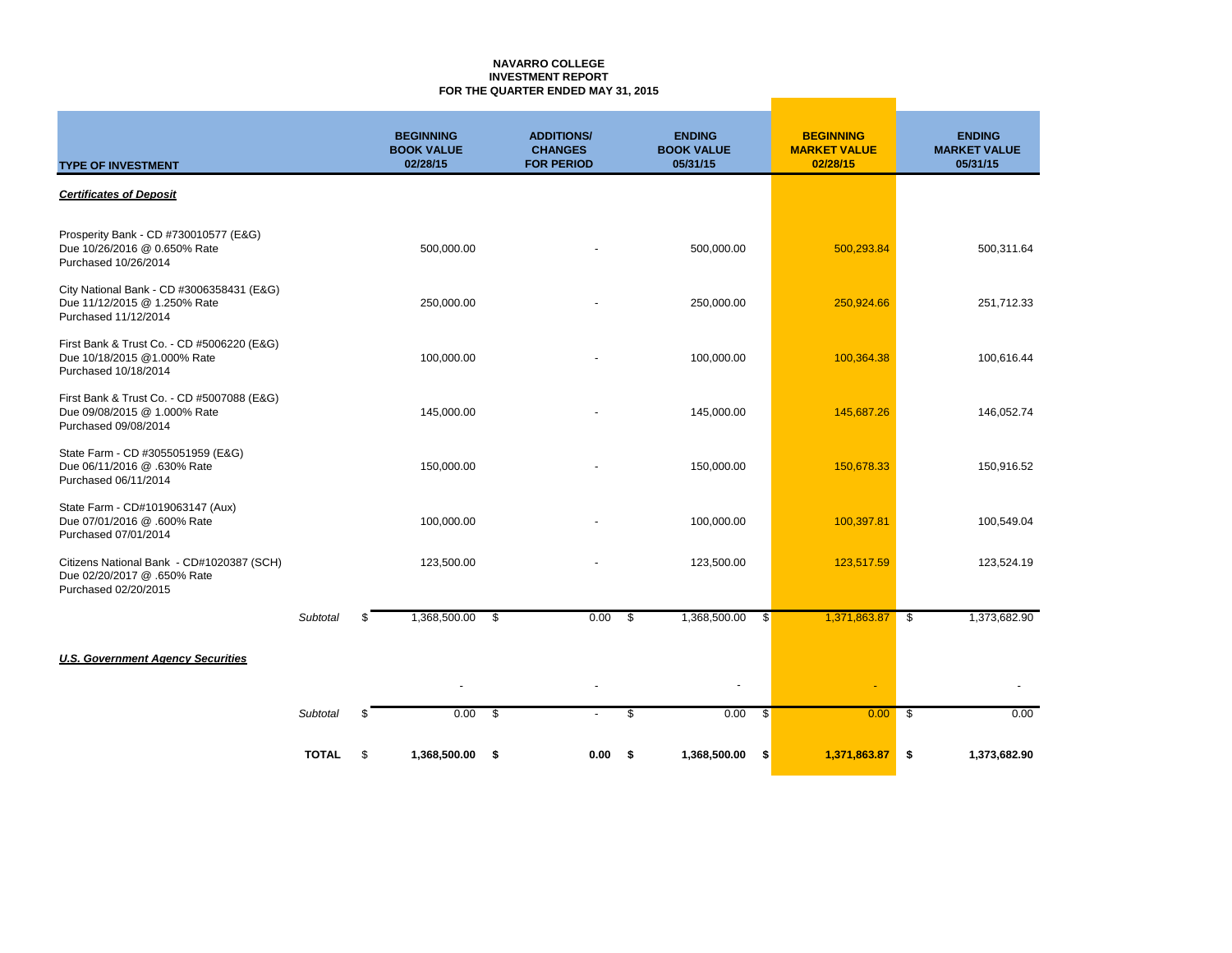## **NAVARRO COLLEGE INVESTMENT REPORT RECAP FOR THE QUARTER ENDED MAY 31, 2015**

### **RECAP OF INVESTMENTS BY FUND**

| <b>TYPE OF INVESTMENT</b>                                                    |     | <b>ENDING</b><br><b>BOOK VALUE</b><br>02/28/15 | <b>Educational and</b><br><b>General Fund</b> | <b>Debt Service</b><br><b>Fund</b> | <b>Auxiliary</b><br><b>Fund</b> | Agency<br>Fund     | <b>Plant</b><br><b>Fund</b> | <b>Student</b><br><b>Financial</b><br><b>Aid Fund</b> |
|------------------------------------------------------------------------------|-----|------------------------------------------------|-----------------------------------------------|------------------------------------|---------------------------------|--------------------|-----------------------------|-------------------------------------------------------|
| First Bank & Trust Co. - CD #5007088                                         |     | 145,000.00                                     | 145,000.00                                    |                                    |                                 |                    |                             |                                                       |
| First Bank & Trust Co. - CD #5006220                                         |     | 100,000.00                                     | 100,000.00                                    |                                    |                                 |                    |                             |                                                       |
| Prosperity Bank-CD#730010577                                                 |     | 500,000.00                                     | 500,000.00                                    |                                    |                                 |                    |                             |                                                       |
| City National Bank-CD#3006358431                                             |     | 250,000.00                                     | 250,000.00                                    |                                    |                                 |                    |                             |                                                       |
| State Farm - CD #3055051959                                                  |     | 150,000.00                                     | 150,000.00                                    |                                    |                                 |                    |                             |                                                       |
| State Farm - CD #1019063147                                                  |     | 100,000.00                                     |                                               |                                    | 100,000.00                      |                    |                             |                                                       |
| Citizens National Bank - CD#1020387                                          |     | 123,500.00                                     |                                               |                                    |                                 |                    |                             | 123,500.00                                            |
|                                                                              | -\$ | 1,368,500.00 \$                                | 1,145,000.00 \$                               | $0.00 \text{ }$ \$                 | 100,000.00 \$                   | $0.00 \text{ }$ \$ | $0.00 \text{ }$ \$          | 123,500.00                                            |
| May 31, 2015 Benchmark Rates:                                                |     |                                                |                                               |                                    |                                 |                    |                             |                                                       |
| <b>TexStar Local Government Investment Service</b>                           |     | 0.0643%                                        |                                               |                                    |                                 |                    |                             |                                                       |
| Rates and market values are from the May 29, 2015 The Wall<br>Street Journal |     |                                                |                                               |                                    |                                 |                    |                             |                                                       |
| <b>Federal Funds Rate</b>                                                    |     | 0.3400%                                        |                                               |                                    |                                 |                    |                             |                                                       |
| Treasury Bill - 26 weeks                                                     |     | 0.0850%                                        |                                               |                                    |                                 |                    |                             |                                                       |

We, the investment officers of Navarro College District, swear that, to the best of our knowledge, this report displays Navarro College's investment portfolio as of May 31, 2015. We further swear that transactions involvin investment portfolio are in compliance with Navarro College's Investment Policy and Strategy and the provisions of the Public Funds Investment Act, Chapter 2256, and amendments of the Texas Government Code.

**Prepared by:** Date Investment Officer

Date Comptroller **Date** Investment Officer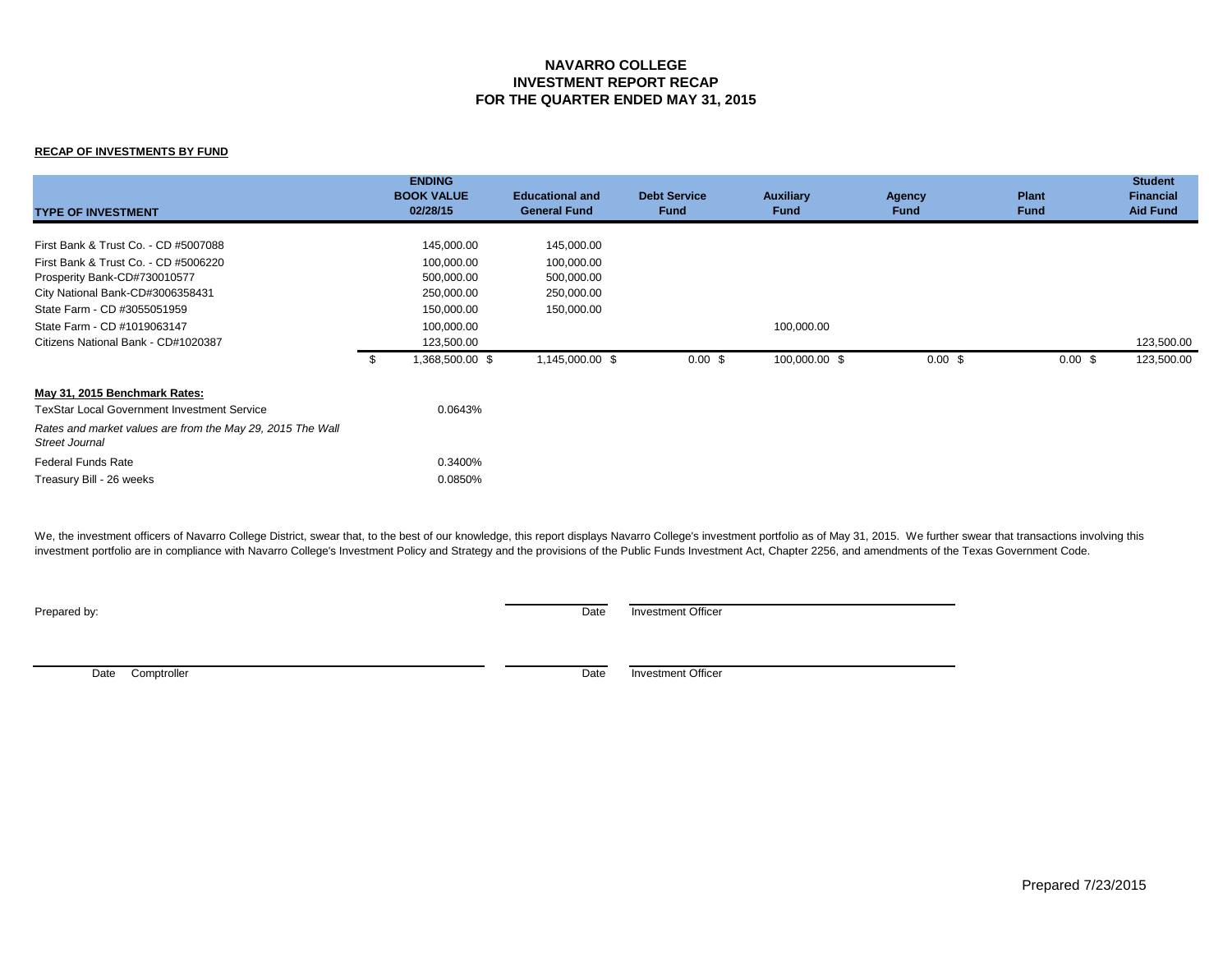# **NAVARRO COLLEGE INVESTMENT PORTFOLIO MATURITY SCHEDULE FOR THE QUARTER ENDED MAY 31, 2015**

| <b>MATURITY</b>      |                                  |                          |                          |                                 |                          |  |  |  |
|----------------------|----------------------------------|--------------------------|--------------------------|---------------------------------|--------------------------|--|--|--|
| <b>Fiscal Year</b>   | <b>1st Quarter</b><br>Sept - Nov | 2nd Quarter<br>Dec - Feb | 3rd Quarter<br>Mar - May | <b>4th Quarter</b><br>Jun - Aug | <b>Total Amount</b>      |  |  |  |
| 2015<br>2016<br>2017 | 495,000.00<br>500,000.00         | ۰<br>123,500.00          | ٠                        | $\blacksquare$<br>250,000.00    | 745,000.00<br>623,500.00 |  |  |  |
| <b>Total</b>         | \$<br>$995,000.00$ \$            | 123,500.00               | \$<br>0.00               | $250,000.00$ \$<br>S            | 1,368,500.00             |  |  |  |